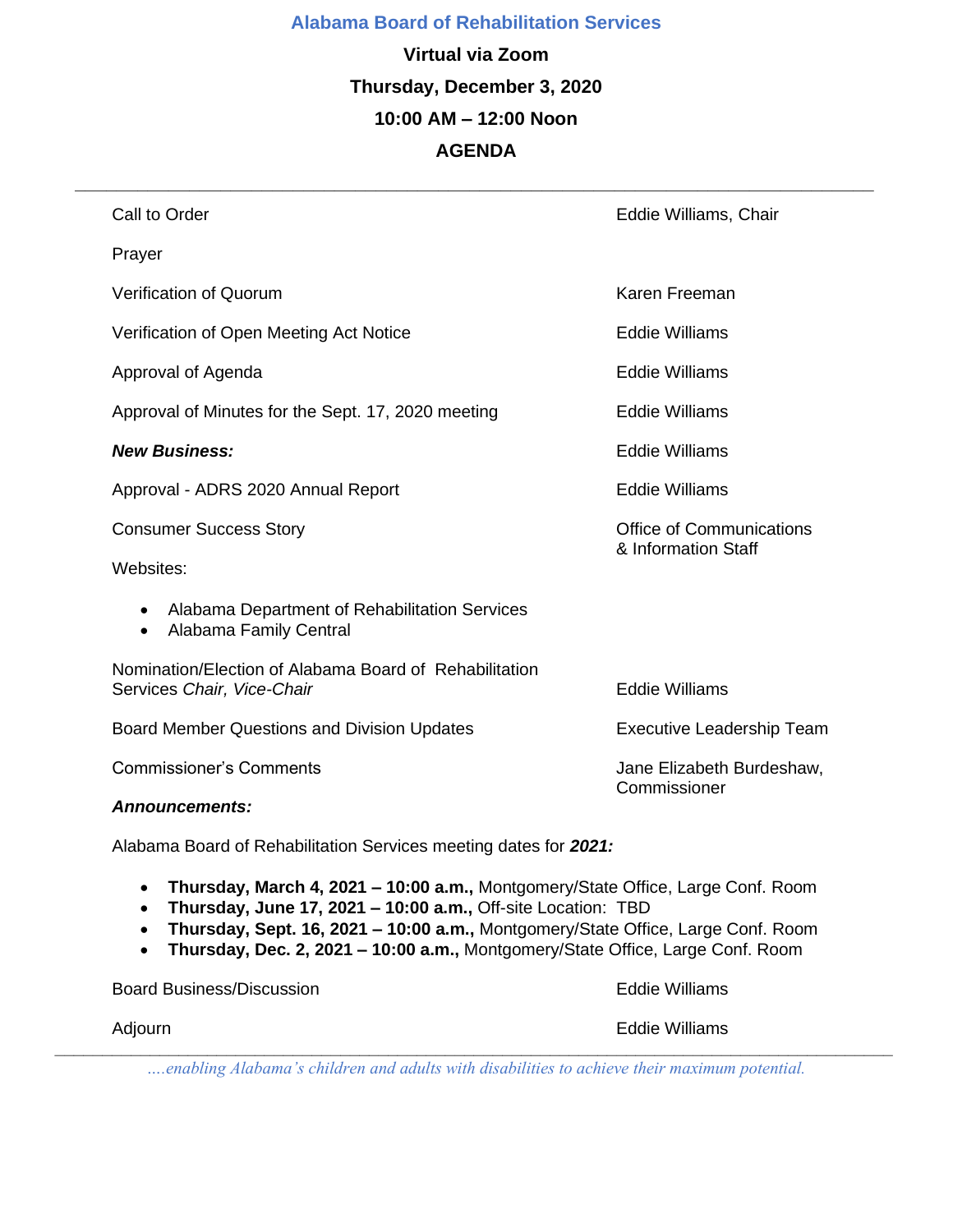*Alabama Board of Rehabilitation Services Board Meeting Minutes Virtual Via Zoom Thursday, Dec. 3, 2020* 

# **Call to Order:**

Mr. Eddie Williams, Board Chair, called the regularly scheduled open public meeting to order at 10:05 a.m.

# **Prayer:**

Dr. Graham Sisson, Jr., Executive Director of the Alabama Governor's Office on Disability (GOOD), opened the board meeting with prayer.

### **Verification of Quorum:**

Board members present: Mr. Eddie Williams, Board Chair; Mrs. Penny Foster, Board Vice-Chair; Ms. Michelle Glaze; Mr. Mitch Strickland; Mr. Jimmie Varnado; and Mr. Charles Wilkinson. A quorum was declared.

### **Verification of the Open Meetings Act Notice:**

For the health and safety of the public (including the effectiveness of COVID-19 mitigation strategies), and in accordance with Section III (Open Meetings Act) in the First Supplemental State of Emergency: Coronavirus (COVID-19) Proclamation signed by Gov. Kay Ivey, Governor of the State of Alabama, on March 18, 2020, the Alabama Board of Rehabilitation Services regularly scheduled board meeting was conducted virtually via Zoom and was open to the public. Interpreter services were provided via Zoom by Mr. Josh Brewer and Ms. Eliza Cantu.

Mrs. Karen Freeman verified that the Alabama Board of Rehabilitation Services meeting for Dec. 3, 2020, was initially posted on the Alabama Secretary of State's website on Jan. 14, 2020 with the final revision for the public on Nov. 12, 2020.

Meeting registration information for the public was provided on the Alabama Department of Rehabilitation Services website at the following link: <https://rehab.alabama.gov/about/meet-our-board> with a deadline of Nov. 25, 2020, at 5:00 p.m. CDST. There were no outside registrants for the board meeting.

At the conclusion of the board meeting, a summary of the meeting was posted on the Alabama Department of Rehabilitation Services' public website on Dec. 3, 2020 before the close of business. The summary recounted the deliberations conducted during the meeting and the actions taken with specificity to allow the public to understand what happened.

# **Approval of Agenda:**

Mr. Williams asked for a motion to approve the agenda. The motion to approve the agenda was made by Mr. Jimmie Varnado and seconded by Mr. Mitch Strickland. The agenda was approved unanimously.

# **Approval of Minutes for Sept. 17, 2020 Meeting:**

The minutes from the Sept. 17, 2020, meeting were mailed prior to the board meeting. Mr. Williams stated that if there were no corrections, the minutes would stand approved as presented. The minutes were approved by unanimous consent.

### **New Business:**

#### **Alabama Department of Rehabilitation Services 2020 Annual Report**

Mrs. Jill West, Governmental Relations Manager and Director of Office of Communications and Information presented the final draft of the Alabama Department of Rehabilitation Services 2020 Annual Report for Board approval.

Mr. Williams moved that the Board approve and adopt the 2020 Annual Report submitted and to authorize the staff of the Alabama Department of Rehabilitation Services' Office of Communications and Information to make any necessary minor text and design changes prior to its publication. The 2020 Annual Report was approved and adopted by a unanimous consent.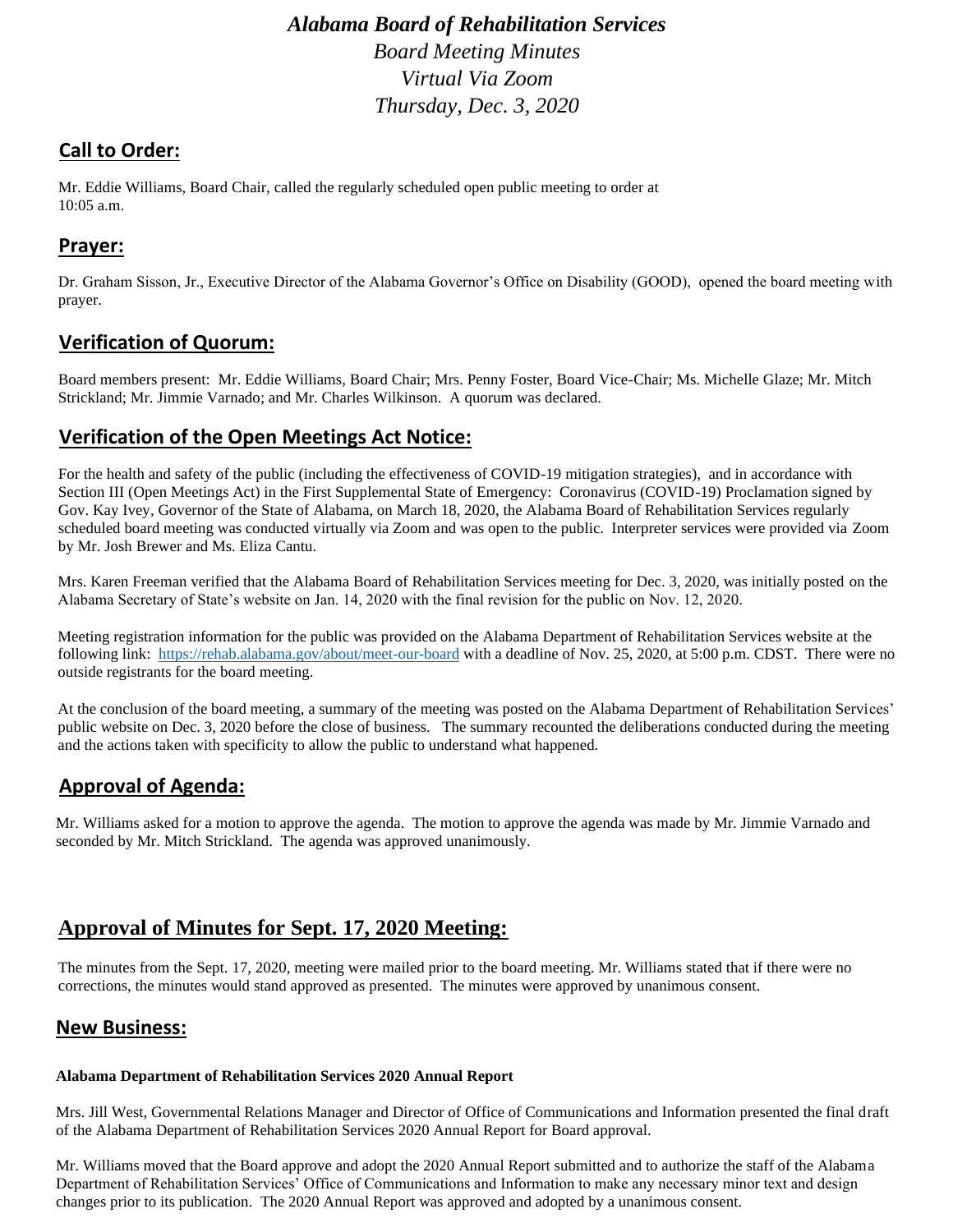On behalf of the Alabama Board of Rehabilitation Services, the board members expressed appreciation to Mrs. Jill West and the Office of Communications and Information staff for the publication.

### **Alabama's Early Intervention System, Consumer Success Story: The Mills Family**

The Mills, who have 2-year-old triplets, were concerned when their daughter Madelyn was not progressing with her siblings. At 16 months, her brother James was walking. Her sister Emma was close behind, but their mother Katie noticed that Madelyn needed a little extra attention. After receiving the referral in Nov. 2019, Service Coordinator Michelle Creekmore began to put a plan in place that continued through about 20 months. Madelyn has made tremendous progress through Early Intervention services. She has thrived with physical therapy and has now expanded her vocabulary through speech therapy. Below is a link to The Mills Family video posted on the ADRS Family YouTube channel:<https://youtu.be/UrXBuN2otwk>

#### **Websites:**

#### **Alabama Department of Rehabilitation Services Website:** <https://www.rehab.alabama.gov/>

Mrs. Jill West reported the first phase of the website redesign is complete, and the site has launched. The Office of Communications and Information is working on adding a blog and other news features and will begin a promotional/social media campaign for the website once these are in place.

Mrs. West reported that the Alabama Department of Rehabilitation Services' website meets high accessibility standards as the Office of Communications and Information (OCI) and Computer Services (CS) are working closely with an expert on Americans with Disability Act compliance standards in the Vocational Rehabilitation Service-Blind and Deaf Division. Jason Martin, Rehabilitation Technology Specialist/Accessibility Specialist, submitted this statement to share with the Alabama Board of Rehabilitation Services: "The Alabama Department of Rehabilitation Services' website is the best it

has ever been in terms of accessibility. A group consisting of ADRS staff from CS, staff from OCI, and our Accessibility Specialist for the Blind, have been teaming up to ensure that our website is accessible to all individuals with disabilities. The overall goal for our website is to reach the double A standard of Web Content Accessibility Guidelines and this effort should be viewed as an ongoing process as we add more content, webpages, and resources to the site. The Alabama Department of Rehabilitation Services have come quite a long way from where we were only a few years ago and continue to work to meet these international standards of accessibility to better serve our consumers."

### **Alabama Family Central Website:**

Commissioner Burdeshaw reported on Sept. 28, 2020, Governor Kay Ivey announced the creation o[f Alabama Family Central](https://alabamafamilycentral.org/) a comprehensive, easy-to-use web and mobile destination that offers parents and families, guardians, teachers and caregivers a one-stop connection to programs and services in Alabama. The site will highlight resources which are relevant and timely to the needs of children. Alabama Family Central is a collaboration of state agencies and partners supporting Alabama's families with resources, services and more to help raise healthy, happy kids.

# **Alabama Board of Rehabilitation Services Notifications:**

Commissioner Burdeshaw reported that Mr. Williams has agreed to serve another term if appointed by Governor Ivey and confirmed by the Alabama Senate. Mr. Williams' current term expires on Sept. 30, 2021. The Alabama Department of Rehabilitation Services will seek a new appointment for Mr. Williams, as well as an appointment to replace Mrs. Leah Patterson Lust's position, during the upcoming 2021 legislative session. State law requires the Alabama Board of Rehabilitation Services to consist of seven members, one from each U.S. Congressional District, with three of the seven being individuals with a disability. Mrs. Lust's position serves Congressional District 4, and must be filled by an individual with a disability.

### **Nomination/Election of Alabama Board of Rehabilitation Services Chair:**

Mr. Williams opened nominations for potential candidates for board chair. Mr. Jimmie Varnado re-nominated Mr. Williams for a two-year term as Alabama Board of Rehabilitation Services Chair. The motion was seconded by Mr. Mitch Strickland, and by a unanimous consent Mr. Williams was approved.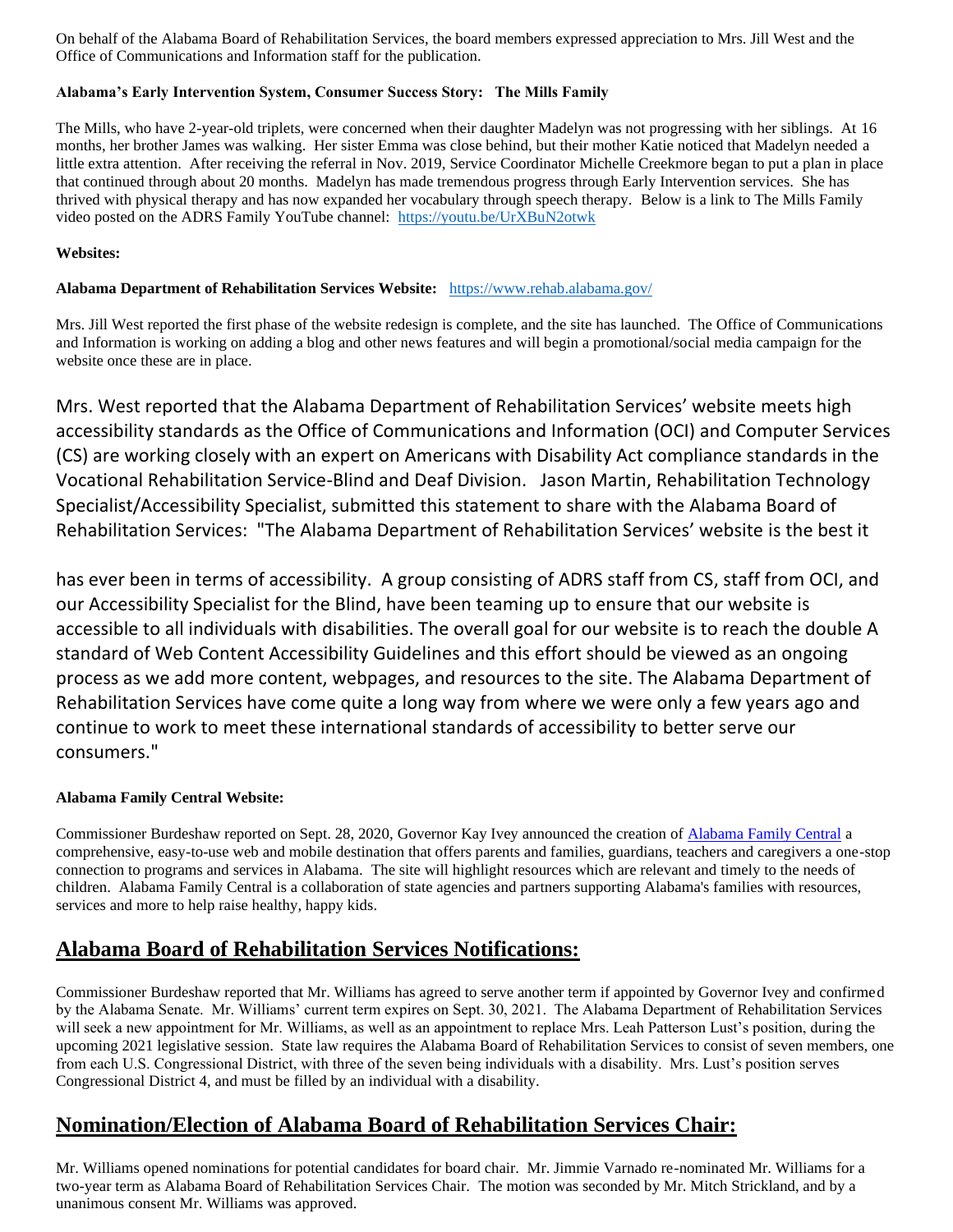# **Nomination/Election of Alabama Board of Rehabilitation Services Vice-Chair:**

Mr. Williams opened nominations for potential candidates for board vice-chair. Mr. Mitch Strickland re-nominated Mrs. Penny Foster for a two-year term as Alabama Board of Rehabilitation Services Vice-Chair. The motion was seconded by Mr. Jimmie Varnado, and by a unanimous consent Mrs. Foster was approved.

# **Board Member Questions and Division Updates:**

The Executive Leadership Team members were provided an opportunity to answer any questions and give updates to their written reports.

### **Rehabilitation Services Administration (RSA) Monitoring Update:**

Commissioner Burdeshaw and Mrs. Karen Jenkins, Assistant Commissioner, Vocational Rehabilitation Service (VRS) reported the Alabama Department of Rehabilitation Services (ADRS) has already

completed most of the items listed in the corrective action plan for VRS. All policy and procedure updates have been made, programmatic training has occurred, and wait time from application to eligibility has improved. RSA anticipates that at least 90% of applicants will be declared eligible within the required time limits before the next quarterly meeting. If that occurs, ADRS would have completed all steps and would no longer be under corrective action.

# **Commissioner's Comments:**

### **Executive Leadership Changes:**

Mr. Williams and Commissioner Burdeshaw welcomed Ms. Amy Blakeney to the Alabama Board of Rehabilitation Services quarterly meeting. Commissioner Burdeshaw reported that Ms. Blakeney was selected to lead Alabama's Early Intervention System (AEIS), replacing the position held by Mrs. Betsy Prince. Ms. Blakeney served as AEIS Assistant Director for many years. Ms. Blakeney's experience will be invaluable as we continue to work through capacity/funding issues within the Early Intervention Program. Ms. Blakeney introduced Ms. Felicia Carswell, AEIS Assistant Director. Ms. Carswell will be working closely with Ms. Blakeney in the Early Intervention Program.

### **Alabama Department of Rehabilitation Services (ADRS) Budget Request for FY 2022:**

Commissioner Burdeshaw will continue to meet with Shay Cannon, Chief Financial Officer, key staff, and partners to determine how to sustain this entitlement program long-term by mapping out a plan for financial solvency.

### **The Disability Employment Summit:**

Commissioner Burdeshaw reported that she is proud of the many Alabama Department of Rehabilitation Services (ADRS) staff and Alabama Board of Rehabilitation Service Board member Charles Wilkinson of Disability:IN Alabama, who came together for the Disability Employment Summit. The ADRS TV channel was host to its first online conference livestreamed to a statewide audience: The Disability Employment Summit. Recordings from this event are available to view on ADRS TV.

On October 28, 2020, the Alabama Department of Rehabilitation Services and Disability: IN Alabama hosted a virtual 2020 Disability Employment Summit. 2020 marks the passing of three very important anniversaries relating to the employment of individuals with disabilities. The Summit highlighted the 30-year anniversary of the Americans with Disabilities Act, the 75-year anniversary of National Disability Employment Awareness Month (October), and the 100-year anniversary of public vocational rehabilitation programs.

The Alabama Department of Rehabilitation Services (ADRS) was excited to have nationally recognized speaker, Dr. Richard Pimentel, who highlighted his involvement in the passage of the Americans with Disabilities Act (ADA) and his subsequent development and implementation of training programs for employers hiring individuals with disabilities. The Equal Employment Opportunity Commission discussed the ADA over the past 30 years and what the future holds for ADA and the employment of

individuals with disabilities. Mr. Mark Schultz, Commissioner of the Rehabilitation Services Administration at the U.S. Department of Education, delegated the duties of Assistant Secretary for

Special Education and Rehabilitative Services. Mr. Schultz represented the national Vocational Rehabilitation Program and provided a look at the program over the past 100 years and shared what the future of vocational rehabilitation holds for individuals with disabilities and the employers who hire them.

In addition to national speakers, the 2020 Disability Employment Summit announced the Governor's Committee on Employment of People with Disabilities' statewide award winners and featured presentations from programs within the State of Alabama that offer